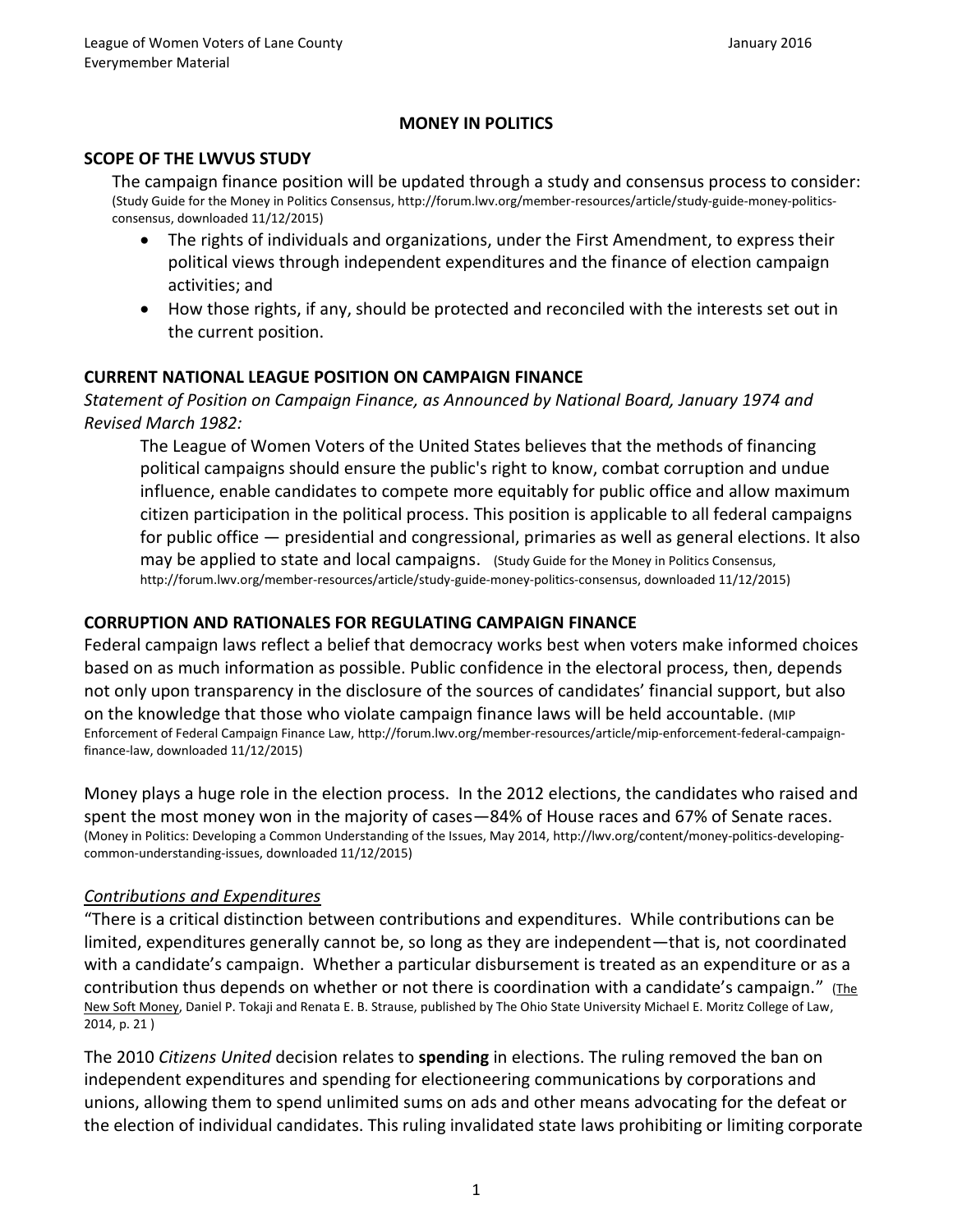and union expenditures. While *Citizens United* addressed federal law, its impact trickled-down to impact expenditure regulations in 24 states.

The 2014 *McCutcheon v. FEC* decision involved **contributions**. This ruling removed caps on "aggregate" spending, i.e., contribution limits related to the number of candidates and political parties for donors. McCutcheon allows donors to give to as many candidates and parties as they want. However, base contribution limits – the amount one donor can contribute per candidate – remain. Given the recent trend in Supreme Court rulings, advocates of limits are justifiably concerned that state contribution limits are next on the chopping block.

All but [six states,](http://www.ncsl.org/research/elections-and-campaigns/campaign-contribution-limits-overview.aspx) including Oregon, have limits on contributions of varying degrees, from contribution limits for individuals, parties, PACs, corporations and unions or outright prohibitions on contributions from corporations and/or unions. A comprehensive, state by state chart of contribution limits for 2013- 2014 from the National Conference of State Legislatures provides useful, detailed information. (Action in the States [\(http://forum.lwv.org/ member-resources/article/money-politics-action-states,](http://forum.lwv.org/%20member-resources/article/money-politics-action-states) downloaded 11/12/2015).

## *Political Equality*

Political equality is a fundamental value in American democracy and has been used as the basic foundation for concerns about undue influence and undue access. Legal scholars and others claim that unlimited money in campaigns is just "not fair" to citizens who do not have the financial resources to make large contributions or expenditures.

However, the Court reaffirmed its position in the *McCutcheon v. FEC* (2014) decision, which stated that aggregate limits on an individual person's campaign contributions also violated the First Amendment guarantee of free speech. The majority 5-4 opinion cited the *Citizens United* decision's position that " 'ingratiation and access…are not corruption…' They embody a central feature of democracy – that constituents support candidates who share their beliefs and interests, and candidates who are elected can be expected to be responsive to those concerns."

## *Electoral Integrity*

Robert Post's argument identifies "electoral integrity" as the core value to be preserved by fostering public trust in democracy and confidence in elected officials. These fundamental characteristics of representative democracy are weakened by unlimited money in elections. Post goes back to the *Buckley v. Valeo* (1976) decision as wrongly decided. His reasoning can be related to arguments about the appearance of *quid pro quo* corruption that would create distrust in the integrity of public officials and large donors, whether wealthy individuals, corporations, or interest groups.

## *Corruption Defined in 1976-2010 Supreme Court Decisions*

The nature of what constitutes corruption has been addressed in a number of Supreme Court decisions since *Buckley v. Valeo* (1976), which set out the *quid pro quo* standard to define corruption. The concept was broadened in Court decisions from the 1980s until 2010, as noted below, to incorporate concerns about corruption that distorted the political process through undue influence on and undue access to officeholders, resulting in failure to address issues of public concern. Attention to the broader definitions of corruption also focused on issues of trust in the system of representative democracy and political equality.

#### *Quid Pro Quo Corruption*

*Quid pro quo* corruption continues to be an obvious justification for restricting campaign contributions.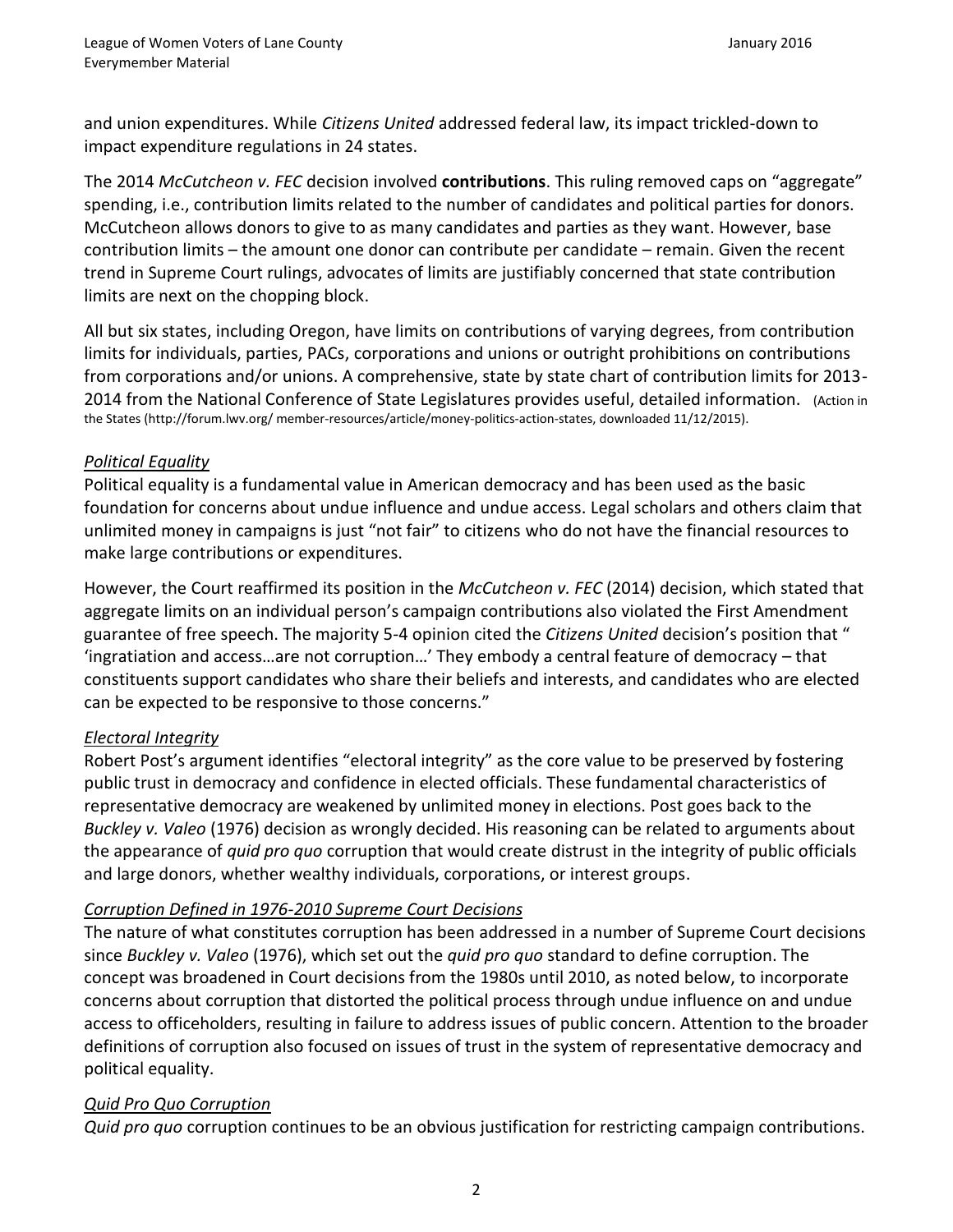"Quid pro quo" (in Latin, "this for that") refers to an exchange between a candidate and donor in which the candidate receives a personal gain (a contribution for election or re-election to office) from the "sale" of public power (a vote or other action that benefits the donor). This is often framed as a conflict of interest because an officeholder has a duty to act in the best interests of constituents, which overrides any agreement to follow the preferences of a donor. The Supreme Court specifically mentioned *quid pro quo* corruption as well as the appearance of *quid pro quo* in the *Buckley v. Valeo* (1976) decision, which supported restrictions on direct campaign contributions but not on campaign expenditures.

In *McConnell v. FEC* (2003), the Court expanded the concept of undue influence to include undue access to officeholders by wealthy contributors as a legitimate threat to democratic political processes. The *McConnell* case was particularly notable in its documentation of evidence that wealthy donors did receive special access to influence officeholders. Further, "implicit (and, as the record shows, sometimes explicit) in the sale of access is the suggestion that money buys influence. It is no surprise then that purchasers of such access unabashedly admit that they are seeking to purchase just such influence. It is not unwarranted for Congress to conclude that the selling of access gives rise to the appearance of corruption."

# *Dependence Corruption*

Lessig has popularized a new term, "dependence corruption," to describe the corrupting influence of the current system of reciprocity between donors and officeholders through lobbyists as intermediaries. These are not corrupt individuals who are crassly engaging in bribery, but rather participants in a system of "dependence" wherein the officeholders need the funds to continue in office and the donors' desire public policies favorable to their interests, whether ideological or economic.

## *Misalignment and Responsiveness to Large Donors*

An argument presented by Stephanopoulos makes the case against unlimited contributions because they create significant differences between elected officials and the constituencies they are elected to represent. He distinguishes misalignment from other arguments for limiting contributions by individuals who are ideologically motivated toward extreme positions, but believes that contributions by political parties and by Political Action Committees are more likely to reflect centrist political philosophies and thus relate more closely to the median voter. [\(http://forum.lwv.org/member-resources/article/](http://forum.lwv.org/member-resources/article/%20money-politics-corruption-and-rationales-regulating-campaign-finance)  [money-politics-corruption-and-rationales-regulating-campaign-finance,](http://forum.lwv.org/member-resources/article/%20money-politics-corruption-and-rationales-regulating-campaign-finance) downloaded 11/16/15).

# **QUESTIONABLE DONATIONS AND CONTRIBUTIONS**

Early political scandals involved money used for bribery or buying votes. Modern day scandals involve the appearances of corruption depending on where gifts and campaign money came from. The U.S. Supreme Court has made a number of controversial decisions expanding the amounts of money in politics by characterizing political donations and expenditures to be exercises of freedom of speech. Among other results, those decisions have created a large and growing category of election related donations and contributions called "dark money."

## *Dark Money*

Twenty-nine types of corporations are listed in §501(c) of the Internal Revenue Code (IRC) as qualified for nonprofit status. Social Welfare Organizations under §501(c) (4), Labor Unions under §501(c)(5), and Trade Associations under §501(c)(6) of the Internal Revenue Code are not required to report from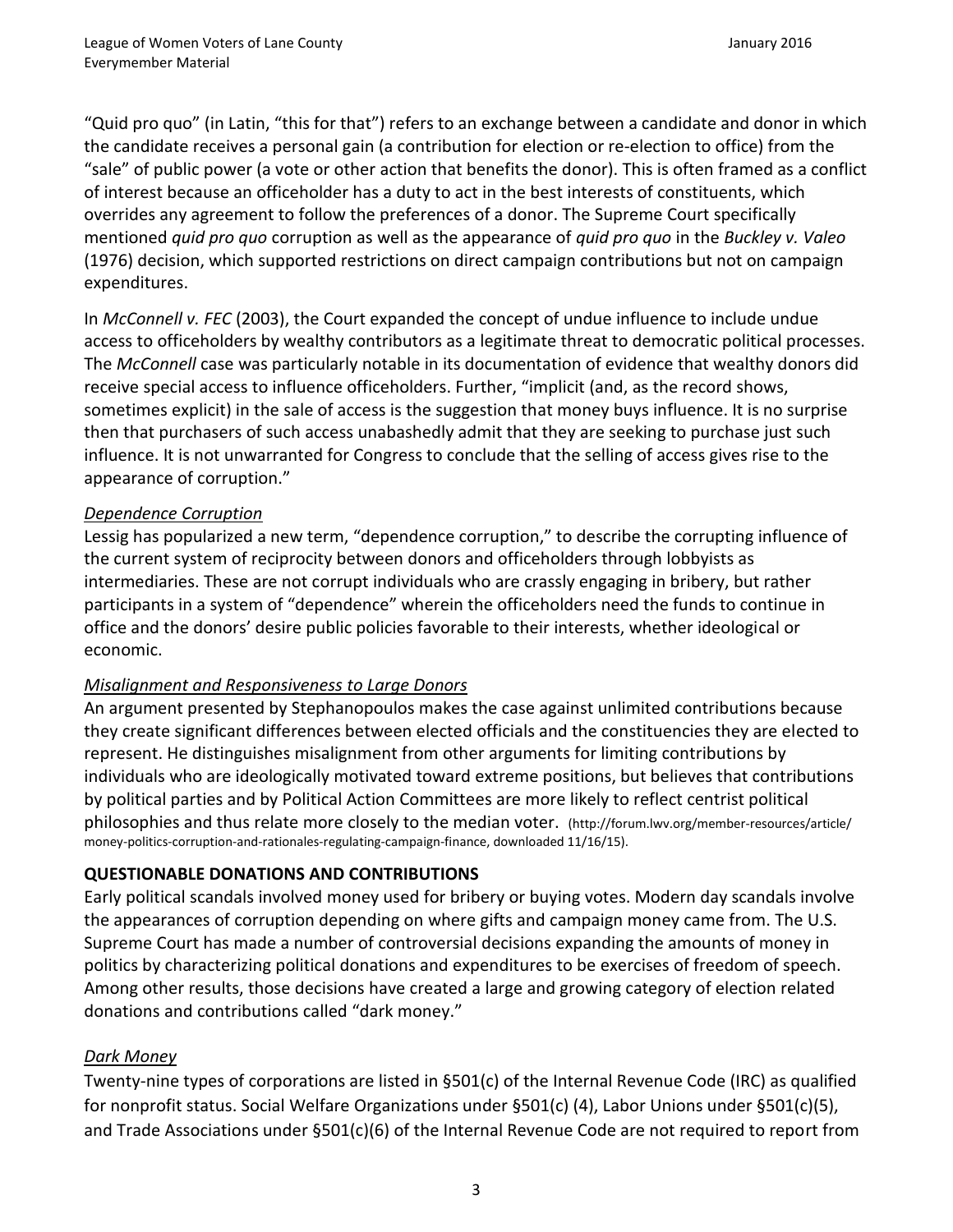whom they get their donations. Hence these donations are referred to as dark money. Since social welfare or business interests often intersect with political issues, these groups are allowed to use funds to influence elections, but there is otherwise no dollar limit on how much that can be, and they only need to report the majority of their expenditures in general terms. However, labor unions must disclose contributors above \$5,000 in a 12-month period to the Department of Labor; and some election expenditures as low as \$200 are reportable to the Federal Election Commission.

#### *Semi-Dark Money*

Contributors can also conceal their identity by shuffling money from one campaign entity to another. This takes advantage of the complex sources of law and regulation relating to different entities, as illustrated in the chart on the next page. For a perspective on the relative amounts of disclosed versus dark spending, as of June 2014, the FEC records showed that: 1383 House candidates received \$721 million, 224 Senate candidates received \$422 million, political parties had receipts of \$760.7 million, 7212 PACs had receipts of \$1.5 billion, and Super PAC's received \$74.5 million. Another category, independent expenditures, had an additional \$74.5 Million for Super PACs along with other groups that totaled \$124 million. This increased significantly between June and November 2014 but those figures were not finalized as of this writing. [\(http://forum.lwv.org/member-resources/ article/hard-soft-and-dark-money,](http://forum.lwv.org/member-resources/%20article/hard-soft-and-dark-money) downloaded 11/12/2015)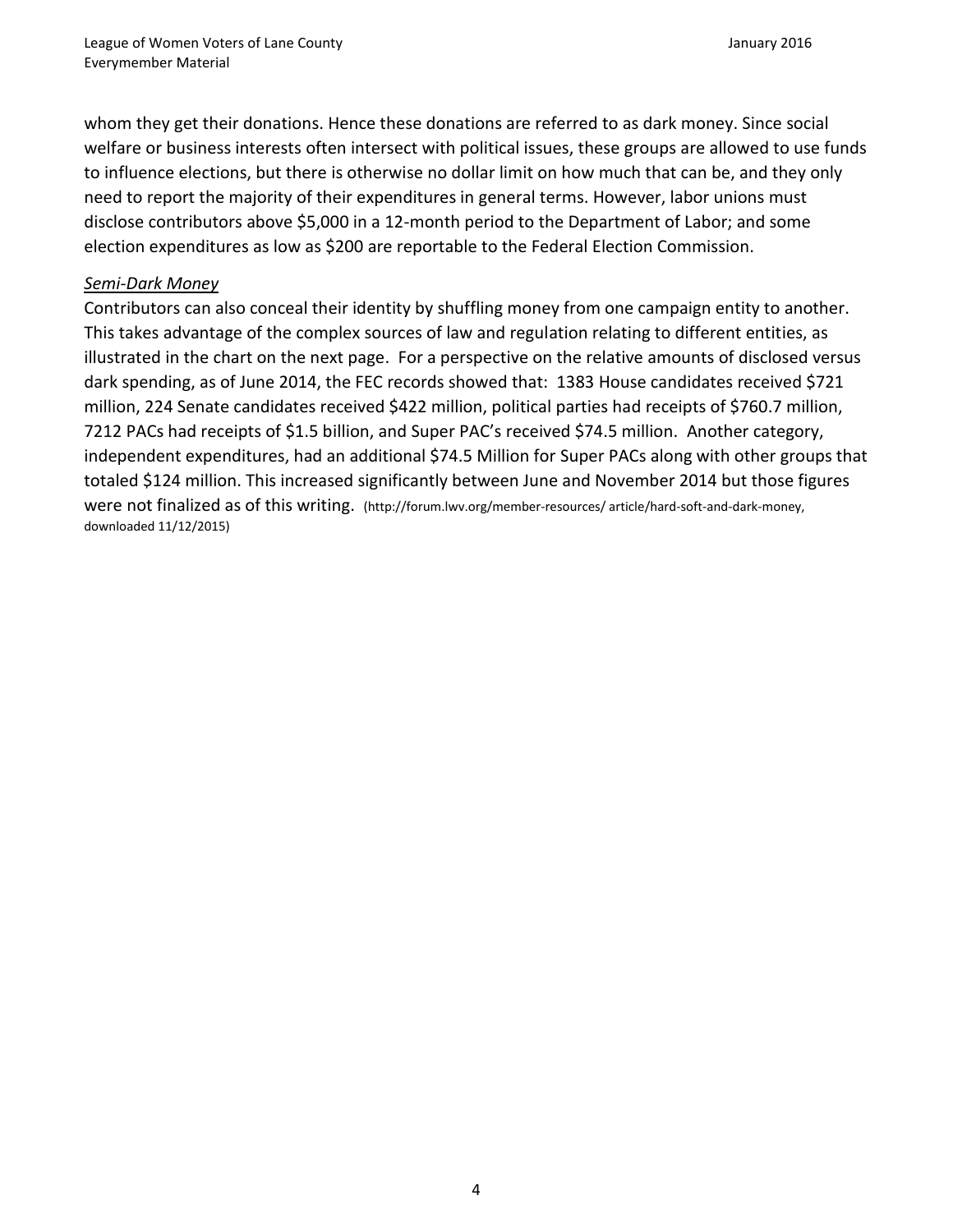





Candidates - Committees formed by individuals running for office, such as Obama for America. Subject to federal limits on contributions

- Parties Political parties and their subsidiaries such as the Republican National Committee or the Democratic Congressional Campaign Committee. Subject to federal limits.
- Traditional PACs Political action committees formed to intervene in campaigns, often in coordination with candidates, such as the National Beer Wholesalers PAC. Subject to federal limits.
- Super PACs Groups, such as House Majority PAC, that can collect and spend money in unlimited amounts so long as they do not coordinate with or contribute to political candidates.
- "527s" All political committees listed above are organized under section 527 of the federal tax code, but the term "527" is commonly used to designate committees that, for technical reasons, file with the IRS rather than the FEC, such as Swift Boat for Veterans for Truth.
- 501(c)4s The "social welfare" non-profits including long-standing organizations such as the National Rifle Association or Planned Parenthood, that long have been permitted to participate in politics, as well as newcomers organized after a series of 2010 court decisions, such as Crossroads GPS or Organizing for Action
- 501(c)5s Labor unions, suchas the AFL-CIO.

501(c)6s - Trade and business associations, such as the U.S. Chamber of Commerce.

<https://sunlightfoundation.com/feature/why-does-the-irs-regulate-political-groups-a-look-at-the-complex-world-of-campaign-finance/> (downloaded 11/30/2015)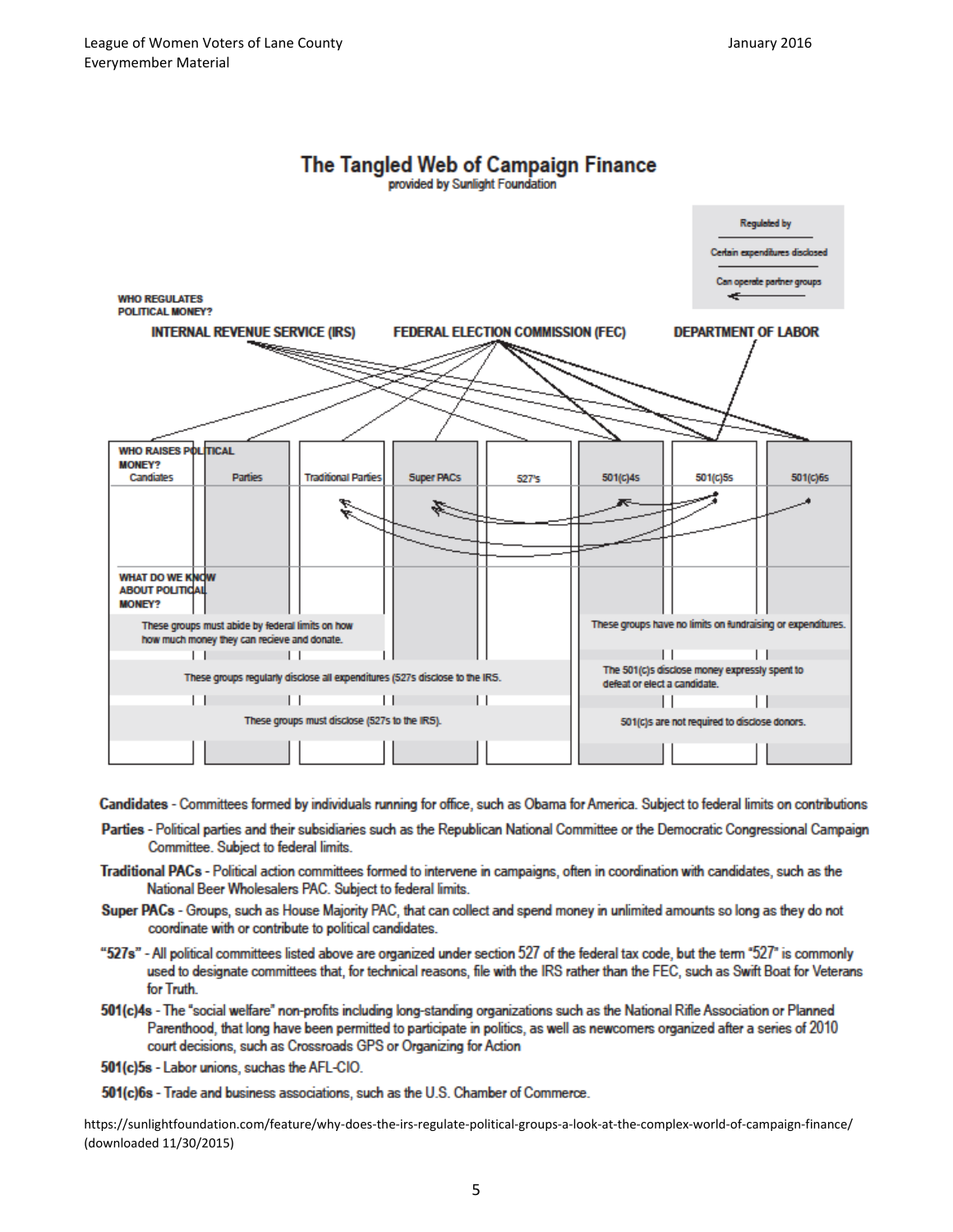### **MONEY IN POLITICS DEFINITIONS**

Communication: A public communication is "a communication by means of any broadcast, cable or satellite communication, newspaper, magazine, outdoor advertising facility, mass mailing or telephone bank to the general public, or any other form of general public political advertising." Communications over the Internet are not public communications unless the communications are placed for a fee on another person's web site.

A communication "expressly advocates" if it includes a message that unmistakably urges the election or defeat of a clearly identified candidate.

A "clearly identified candidate" is one whose name, nickname, photograph or drawing appears, or whose identity is apparent through unambiguous reference, such as "your Congressman," or through an unambiguous reference to his or her status as a candidate, such as "the Democratic presidential nominee" or "Republican candidate for Senate in this state."

Coordinated Communication: Communication is "coordinated" if it is made in cooperation, consultation or concert with, or at the request or suggestion of, a candidate, a candidate's authorized committee or their agents, or a political party committee or its agents. Must uphold contribution limits.

Electioneering communication: A broadcast communication that refers to a federal candidate and is distributed to the relevant electorate 30 days before the primary election or 60 days before the general election.

- Contributions: Gifts, money, loans or anything of value given for the purpose of influencing elections (candidate or ballot measure).
- Corporation: A "for profit" corporation. Organization formed through state government to act as an artificial person for business purposes. Can sue or be sued unless a non-profit corporation, can issue stock. Officers and shareholders are protected from personal claims.
- Dark (secret) Money: Money given to a non-profit for political spending.
- Expenditures: Use of money or anything of value for purpose of influencing elections (candidate or ballot measure). Sub-category= Independent Expenditures.
- Hard Money: Money given directly to a candidate. Donations only from individual/PAC. Limit: \$2600/individuals, \$5000/PAC's
- Independent Expenditure (Outside spending): Money spent for communication that "expressly advocates" for election or defeat of a candidate. Cannot be coordinated with candidate or political party. Individuals, corporations and unions may contribute to a non-profit or a SuperPAC. That money is then spent under the non-profit/SuperPAC name. Limits: none
- Issue Ads (Independent Expenditure): An advertisement that at least purports to address a policy issue rather than advocating for/against a candidate.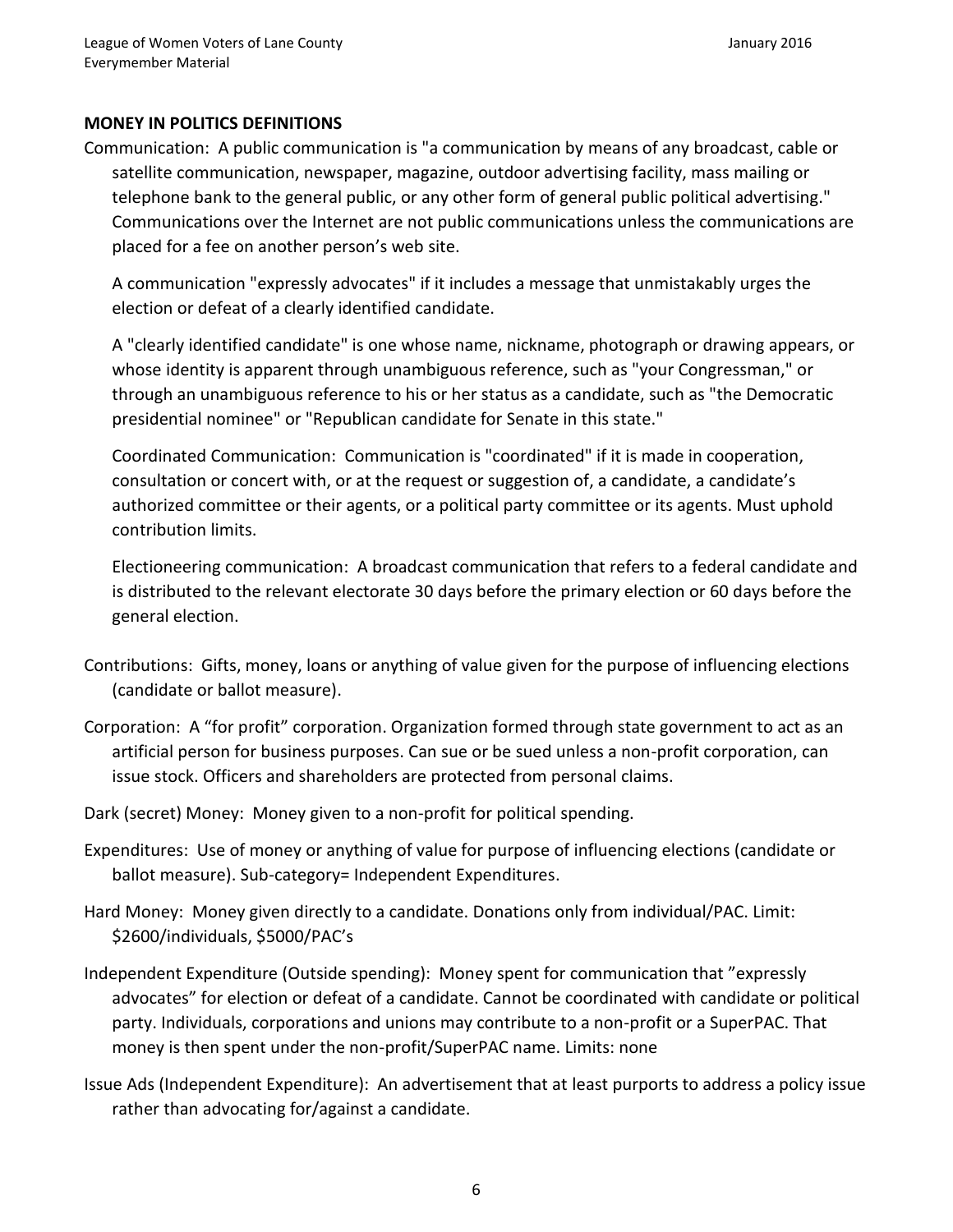- Labor Union: Organization of employees who band together to further their mutual interests with business entities.
- Member Organizations: Labor organization, trade association, cooperative, or other organization composed of members. It seeks members and accepts members. Not organized to specifically target elections or candidates.
- Non-profit Corporation: Conducts business for benefit of the general public without shareholders or profit motive.
- PAC: Political committee for purpose of raising/spending money to elect/defeat candidates. Limit: \$5000 to a candidate committee
- Qualified Nonprofit Corporation (QNC): A corporation that may spend money to influence an election. Must meet 5 strict rules: 1) Is a social welfare organization, 2) Formed for the purpose of promoting political ideas, 3) Does not engage in business activities, 4) Has no shareholders, 5) Was not established by a business corporation or labor union and does not accept contributions from either. A QNC may make independent expenditures.
- Soft Money: Money given to a political party for "party-building" activities. Used for advocating for a law, voter registration. Cannot advocate for candidate. Donations only from individual/PAC. Limit: none
- SuperPAC: A PAC that spends money to influence a federal election. **Cannot** coordinate directly with a candidate. Can advocate for or against a candidate. Only makes independent expenditures unless a separate account is setup for candidate contributions, which is then limited. Limit: none

(Money in Politics: Developing a Common Understanding of the Issues, May 2014, [http://lwv.org/content/money-politics-developing](http://lwv.org/content/money-politics-developing-common-understanding-issues)[common-understanding-issues,](http://lwv.org/content/money-politics-developing-common-understanding-issues) downloaded 11/12/2014).

#### **PROVISIONS OF THE AMERICAN ANTI-CORRUPTION ACT**

The American Anti-Corruption Act (AACA) was written by former FEC commissioner Trevor Potter along with other constitutional lawyers. It is a piece of model legislation crafted to limit the influence of money in politics by overhauling lobbying, transparency, and campaign finance laws. The AACA is serving as a model for state and local law through locally initiated ballot measures. (https://en.wikipedia.org/wiki/Represent.Us)

1. Stop politicians from taking bribes. Prohibit members of Congress from soliciting and receiving contributions from any industry or entity they regulate, including those industries' lobbyists. Prohibit all fundraising during Congressional working hours.

2. Limit Super PAC contributions and coordination. Require Super PACs to abide by the same contribution limits as other political committees. Toughen rules regarding Super PACs' and other groups' coordination with political campaigns and political parties.

3. Prevent job offers as bribes. Close the "revolving door" where elected representatives and senior staff sell off their legislative power for high-paying jobs. Stop them from negotiating jobs while in office and, once they leave, bar them from all lobbying activity for 5 years.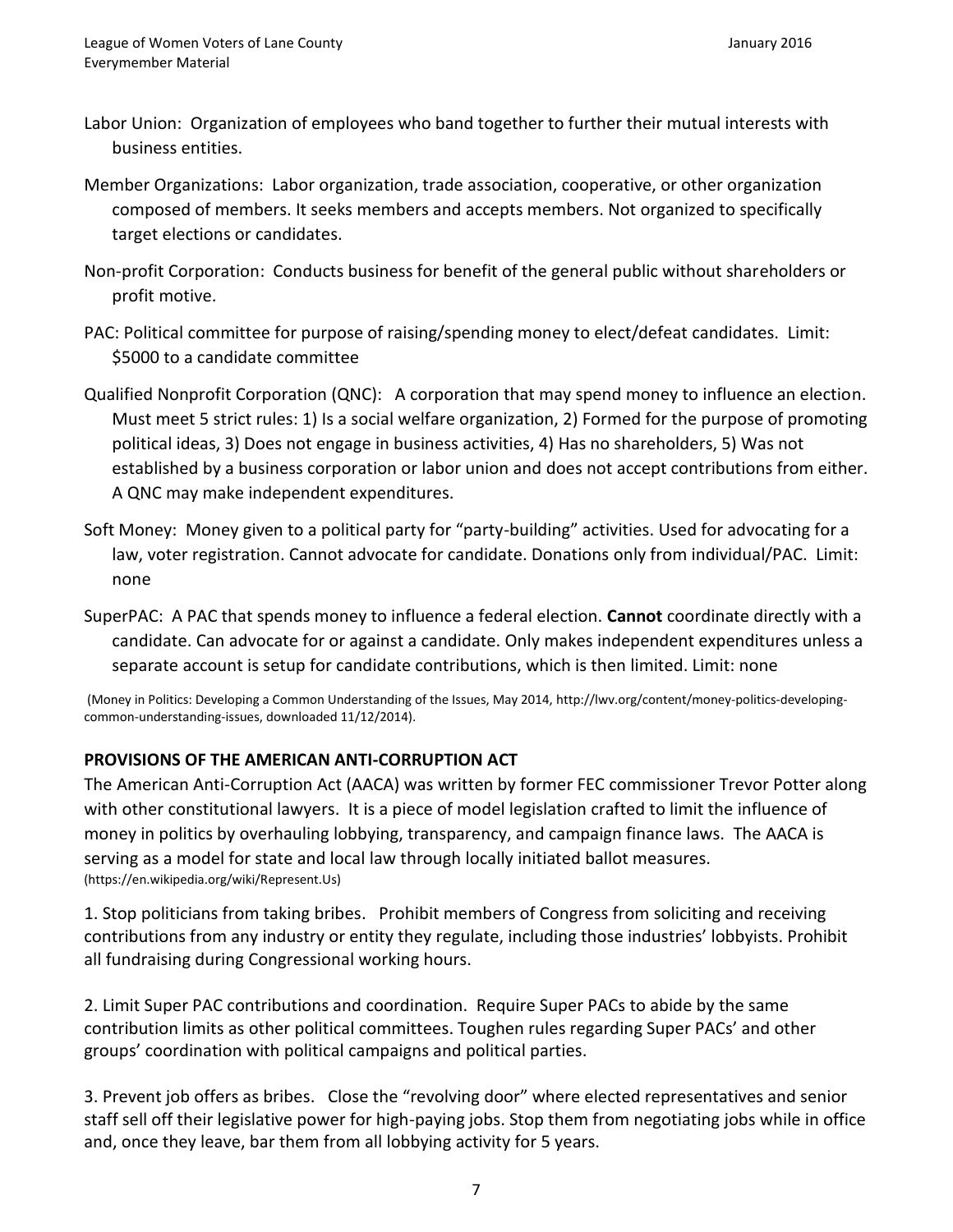4. Call all people who lobby, lobbyists. Significantly expand the definition of and register all lobbyists to prevent influencers from skirting the rules.

5. Limit lobbyist donations. Limit the amount that lobbyists and their clients can contribute to federal candidates, political parties, and political committees to \$500 per year and limit lobbyist fundraising for political campaigns. Federal contractors are already banned from contributing to campaigns: extend that ban to lobbyists, high-level executives, government relations employees, and PACs of federal government contractors.

6. End secret money. Mandate full transparency of all political money. Require any organization that spends \$10,000 or more on advertisements to elect or defeat federal candidates to file a disclosure report online with the Federal Election Commission within 24 hours. List each of the donors who gave \$10,000 or more to the organization to run such ads. This includes all PACs, 501c nonprofits, or other groups that engage in electioneering.

7. Empower all voters with a tax rebate. Build up the influence of voters by creating a biennial \$100 Tax Rebate that they can use to make qualified contributions to federal candidates, political parties and political committees. Flood elections with small-donor contributions that will offset the huge spenders. Candidates and political groups will only be eligible for these funds if they agree to a set of contribution limits: they will only accept money from small donors (giving \$500 or less a year), other groups abiding by the limits, and the Tax Rebates themselves.

8. Disclose "bundling." Require federal candidates to disclose the names of individuals who "bundle contributions for the member of Congress or candidate, regardless of whether such individuals are registered lobbyists.

9. Enforce the rules. Strengthen the Federal Election Commission's independence and strengthen the House and Senate ethics enforcement processes. Provide federal prosecutors the additional tools necessary to combat corruption, and prohibit lobbyists who fail to properly register and disclose their activities from engaging in federal lobbying activities for a period of two hears. (Money in Politics: Developing a Common Understanding of the Issues, p. 38-39 May, 2014, [http://lwv.org/content/money-politics-developing-common-understanding](http://lwv.org/content/money-politics-developing-common-understanding-issues)[issues,](http://lwv.org/content/money-politics-developing-common-understanding-issues) downloaded 11/30/2014).

[Material prepared by Dorothy Cruikshank, Chris Donahue, Kappy Eaton, Linda Ferdowsian, Rhonda Livesay, Susan Tavakolian]

#### **Consensus Questions**

## **PART I QUESTIONS: Democratic Values and Interests with Respect to Financing Political Campaigns**

**1. What should be the goals and purposes of campaign finance regulation?** *(Please respond to each item in Question 1.)*

a. Seek political equality for all citizens.

☐ Agree ☐ Disagree ☐ No consensus

b. Protect representative democracy from being distorted by big spending in election campaigns.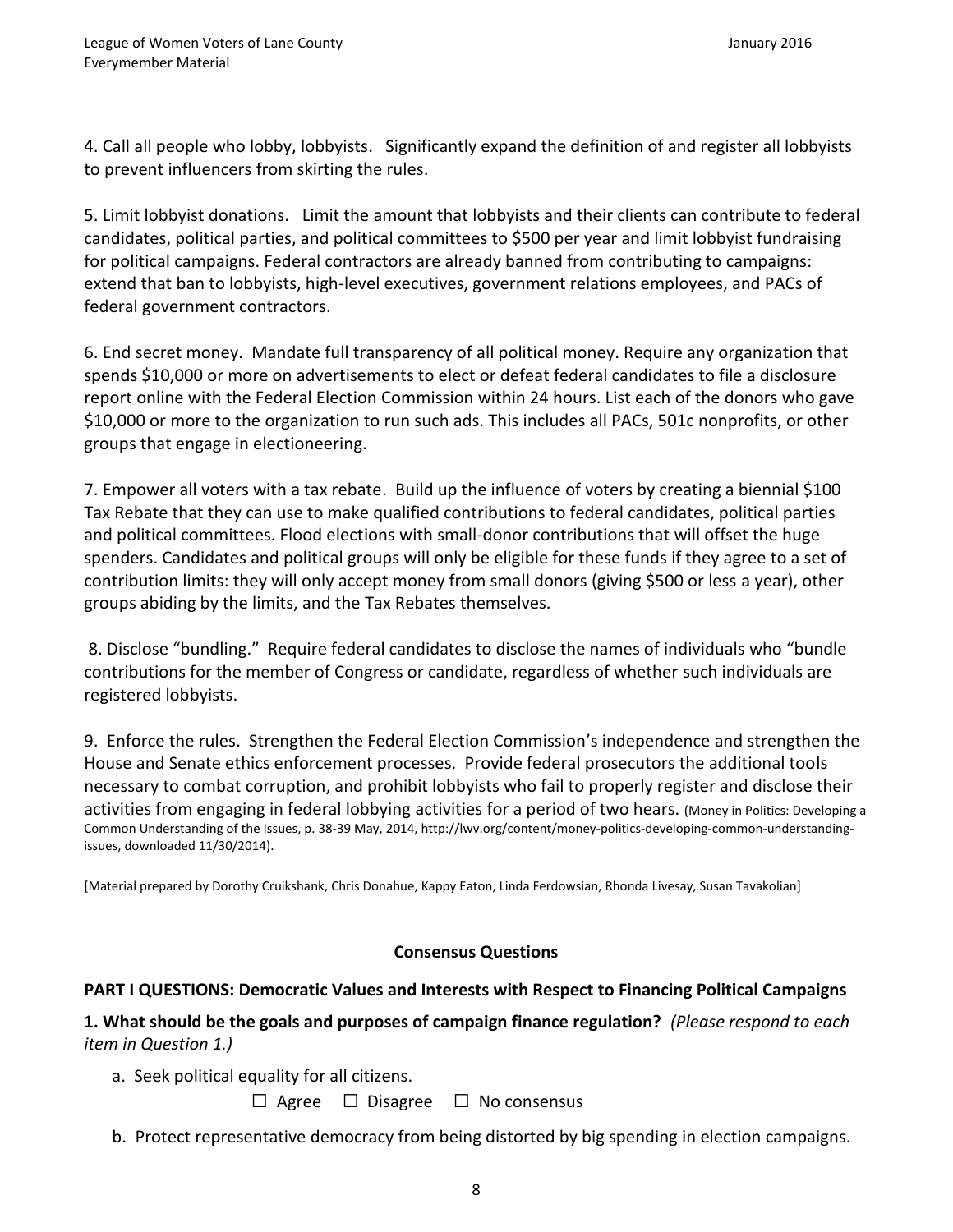|                             |                                                                                                |                              | $\Box$ Agree $\Box$ Disagree $\Box$ No consensus                                                                        |  |  |
|-----------------------------|------------------------------------------------------------------------------------------------|------------------------------|-------------------------------------------------------------------------------------------------------------------------|--|--|
|                             | c. Enable candidates to compete equitably for public office.                                   |                              |                                                                                                                         |  |  |
|                             |                                                                                                |                              | $\Box$ Agree $\Box$ Disagree $\Box$ No consensus                                                                        |  |  |
|                             | $\Box$ Agree                                                                                   | $\Box$ Disagree              | d. Ensure that candidates have sufficient funds to communicate their messages to the public.<br>$\Box$ No consensus     |  |  |
|                             |                                                                                                |                              |                                                                                                                         |  |  |
|                             | $\Box$ Agree                                                                                   |                              | e. Ensure that economic and corporate interests are part of election dialogue.<br>$\Box$ Disagree $\Box$ No consensus   |  |  |
| choices.                    | f. Provide voters sufficient information about candidates and campaign issues to make informed |                              |                                                                                                                         |  |  |
|                             |                                                                                                |                              | $\Box$ Agree $\Box$ Disagree $\Box$ No consensus                                                                        |  |  |
|                             | $\Box$ Agree                                                                                   | $\Box$ Disagree              | g. Ensure the public's right to know who is using money to influence elections.<br>$\Box$ No consensus                  |  |  |
|                             | h. Combat corruption and undue influence in government.                                        |                              | $\Box$ Agree $\Box$ Disagree $\Box$ No consensus                                                                        |  |  |
|                             |                                                                                                |                              |                                                                                                                         |  |  |
| <i>item in Question 2.)</i> |                                                                                                |                              | 2. Evaluate whether the following activities are types of political corruption: (Please respond to each                 |  |  |
|                             |                                                                                                |                              | a. A candidate or officeholder agrees to vote or work in favor of a donor's interests in exchange                       |  |  |
|                             | for a campaign contribution.<br>$\Box$ Agree                                                   |                              | $\Box$ Disagree $\Box$ No consensus                                                                                     |  |  |
|                             |                                                                                                |                              |                                                                                                                         |  |  |
|                             |                                                                                                |                              | b. An officeholder or her/his staff gives greater access to donors.<br>$\Box$ Agree $\Box$ Disagree $\Box$ No consensus |  |  |
|                             | organizations in order to attract contributions from them.                                     |                              | c. An officeholder votes or works to support policies that reflect the preferences of individuals or                    |  |  |
|                             |                                                                                                | $\Box$ Agree $\Box$ Disagree | $\Box$ No consensus                                                                                                     |  |  |
|                             | donation is given.                                                                             |                              | d. An office holder seeks political contributions implying that there will be retribution unless a                      |  |  |
|                             | $\Box$ Agree                                                                                   | $\Box$ Disagree              | $\Box$ No consensus                                                                                                     |  |  |
| e.<br>contributors.         |                                                                                                |                              | The results of the political process consistently favor the interests of significant campaign                           |  |  |

☐ Agree ☐ Disagree ☐ No consensus

## **PART II QUESTIONS: First Amendment Protections for Speakers and Activities in Political Campaigns**

This set of questions is designed to determine the extent to which the First Amendment protections of free speech and freedom of the press should apply to different speakers or activities in the regulation of campaign finance. Free speech and free press provide essentially the same protections to speakers, writers, publishers and advertising, whether or not they are part of the institutional press, and largely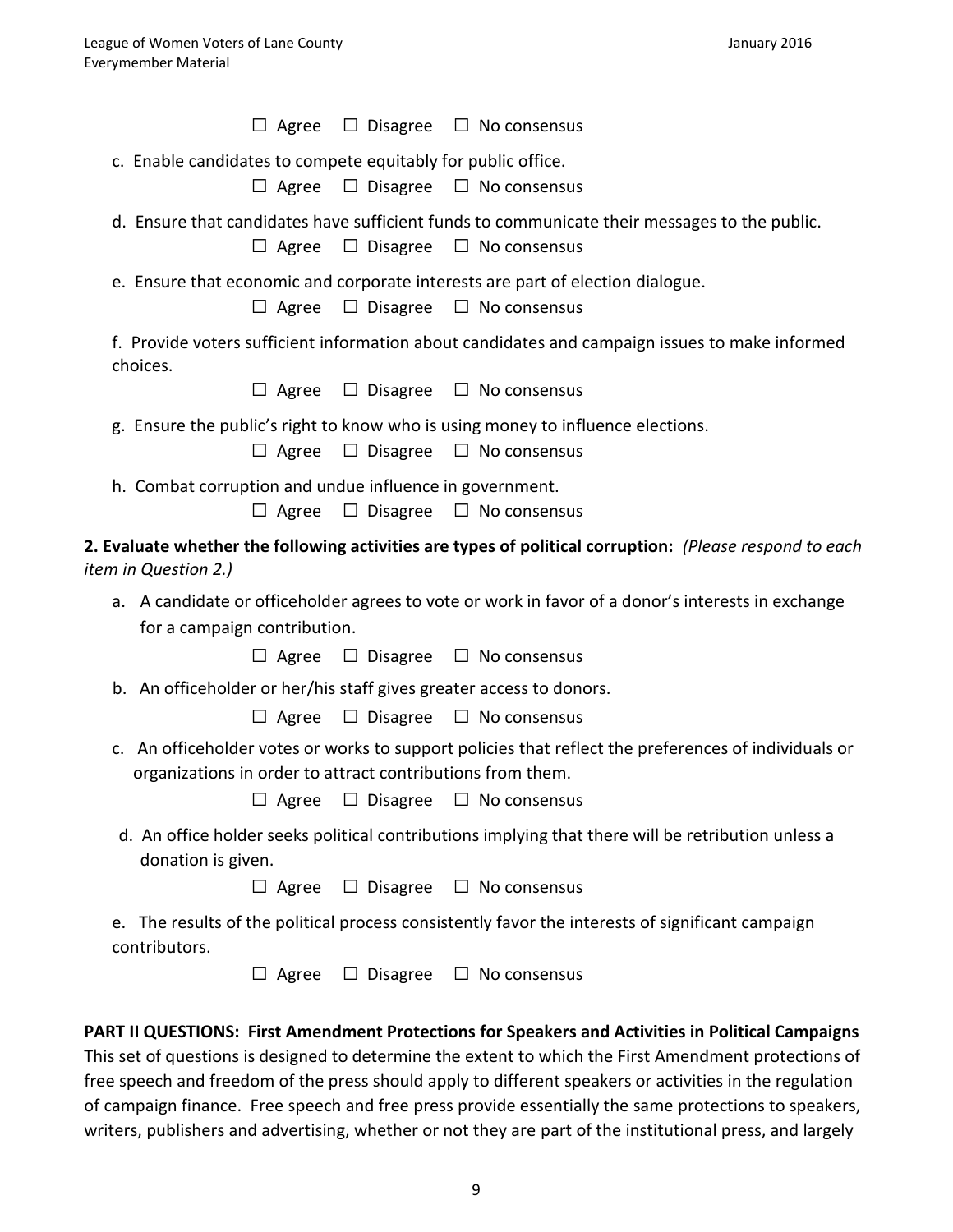regardless of the medium. Essentially, these protections extend to any conduct that is expressive. Many of the options below would be found unconstitutional by the current Supreme Court, but we are seeking your League's views, not those of the Court. These are broad, overarching questions about spending to influence an election, including independent spending, contributions to candidates, broadcast news and other communication expenditures.

**1. Many different individuals and organizations use a variety of methods to communicate their views to voters in candidate elections. Should spending to influence an election by any of the following be limited?** *(Please respond to each item in Question 1.)*

a. Individual citizens, including wealthy individuals like George Soros and the Koch Brothers.

 ☐ Spending banned ☐ Some spending limits ☐ Unlimited spending ☐ No consensus b. Political Action Committees, sponsored by an organization, such as the League of Conservation Voters, Chevron, the American Bankers Association, and the International Brotherhood of Electrical Workers (IBEW), whose campaign spending comes from contributions by individuals associated with the sponsoring organization, such as employees, stockholders, members and volunteers.

 ☐ Spending banned ☐ Some spending limits ☐ Unlimited spending ☐ No consensus c. For-profit organizations, like Exxon, Ben and Jerry's, General Motors, and Starbucks, from their

corporate treasury funds.

 $\Box$  Spending banned  $\Box$  Some spending limits  $\Box$  Unlimited spending  $\Box$  No consensus d. Trade associations, like the U.S. Chamber of Commerce, the American Wind Energy Association, and the American Petroleum Institute, from the association's general treasury funds.

 ☐ Spending banned ☐ Some spending limits ☐ Unlimited spending ☐ No consensus e. Labor unions, like the United Autoworkers and Service Employees International, from the union's general treasury funds.

☐ Spending banned ☐ Some spending limits ☐ Unlimited spending ☐ No consensus

f. Non-profit organizations, like the Sierra Club, Wisconsin Right to Life, Coalition to Stop Gun Violence, American Crossroads, and Priorities USA, from the organization's general treasury funds.

☐ Spending banned ☐ Some spending limits ☐ Unlimited spending ☐ No consensus

g. Non-partisan voter registration and GOTV (get out the vote) organizations and activities, like the LWV and Nonprofit Vote.

|                                                                          | $\Box$ Spending banned $\Box$ Some spending limits $\Box$ Unlimited spending $\Box$ No consensus |  |
|--------------------------------------------------------------------------|--------------------------------------------------------------------------------------------------|--|
| h. Political parties, like the Republicans, Libertarians, and Democrats. |                                                                                                  |  |

|                                                                                            |  | $\Box$ Spending banned $\Box$ Some spending limits $\Box$ Unlimited spending $\Box$ No consensus |  |  |  |
|--------------------------------------------------------------------------------------------|--|--------------------------------------------------------------------------------------------------|--|--|--|
| i. Candidates for public office spending money the candidate has raised from contributors. |  |                                                                                                  |  |  |  |

 ☐ Spending banned ☐ Some spending limits ☐ Unlimited spending ☐ No consensus j. Candidates for public office spending their own money.

☐ Spending banned ☐ Some spending limits ☐ Unlimited spending ☐ No consensus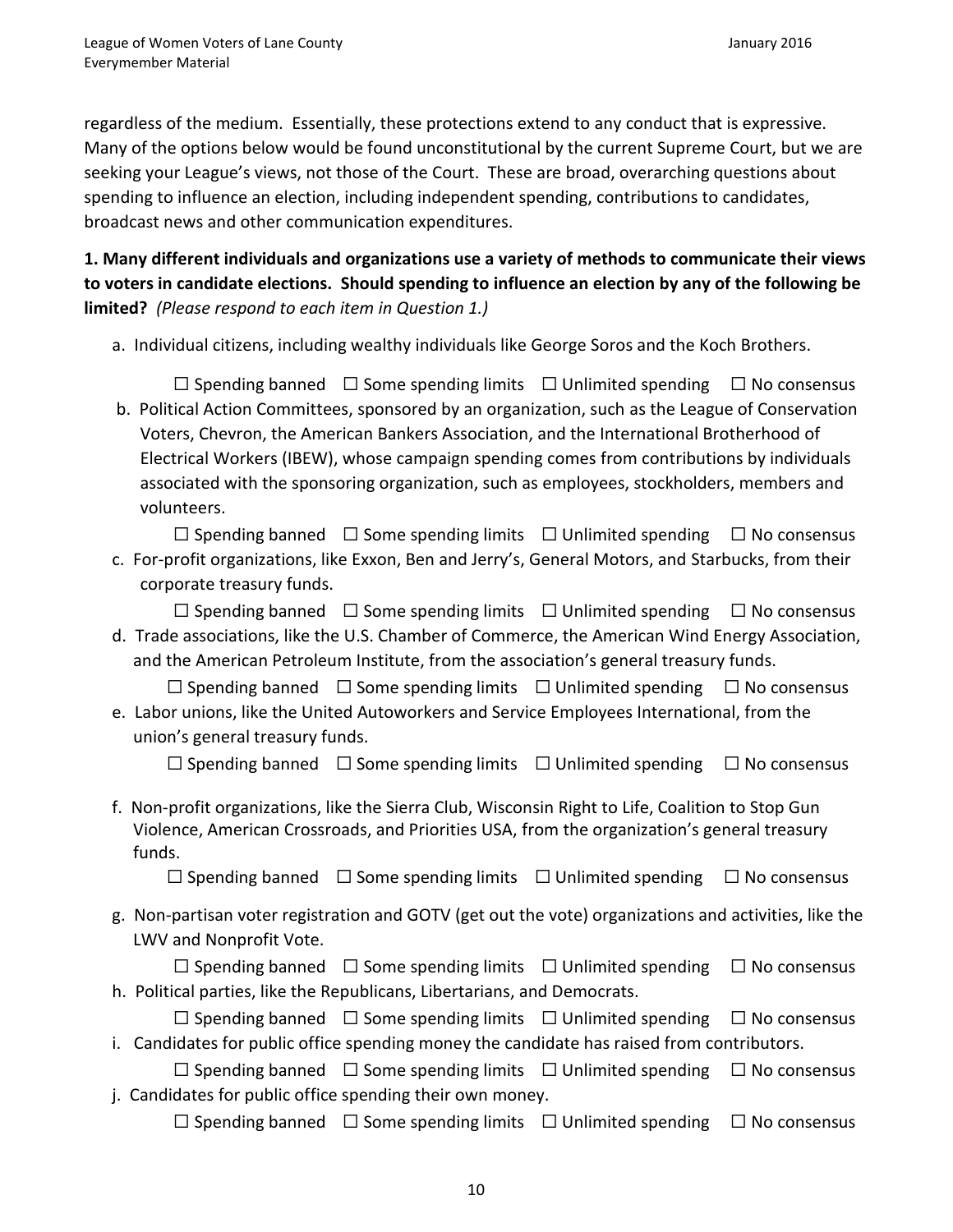**2**. **The press plays a major role in candidate elections through editorial endorsements, news coverage, and other communications directly to the public that are often important to the outcome. Should such spending to influence an election by any of the following be limited?** *(Please respond to each item in Question 2.)*

a. Newspapers, like the New York Times and the Wall Street Journal.

 ☐ Spending banned ☐ Some spending limits ☐ Unlimited spending ☐ No consensus b. Television and other electronic media, like Fox News, CNN. MSNBC and CBS.

 ☐ Spending banned ☐ Some spending limits ☐ Unlimited spending ☐ No consensus c. Internet communications, like Huffington Post, Breitbart, Daily Kos, and individual bloggers.

☐ Spending banned ☐ Some spending limits ☐ Unlimited spending ☐ No consensus

### **PART III QUESTIONS: Methods for Regulating Campaign Finance to Protect the Democratic Process**

- **1. In order to achieve the goals for campaign finance regulation, should the League support?**  *(Please respond to each item in Question 1 a and b.)*
	- a. Abolishing SuperPACs and spending coordinated or directed by candidates, other than a candidate's own single campaign committee.

☐ Agree ☐ Disagree ☐ No consensus

b. Restrictions on direct donations and bundling by lobbyists? (Restrictions may include monetary limits as well as other regulations.)

☐ Agree ☐ Disagree ☐ No consensus

- c. Public funding for candidates? Should the League support: *(You may respond to more than one item in Question 1 c.)*
	- i. Voluntary public financing of elections where candidates who choose to participate must also abide by reasonable spending limits?

☐ Agree ☐ Disagree ☐ No consensus

- ii. Mandatory public financing of elections where candidates must participate and abide by reasonable spending limits?
	- ☐ Agree ☐ Disagree ☐ No consensus

iii. Public financing without spending limits on candidates?

☐ Agree ☐ Disagree ☐ No consensus

- **2. How should campaign finance regulations be administered and enforced?** *(You may choose more than one response for Question 2.)*
	- $\square$  a. By an even-numbered commission with equal representation by the two major political parties to ensure partisan fairness (current Federal Election Commission [FEC] structure)?
	- $\Box$  b. By an odd-numbered commission with at least one independent or nonpartisan commissioner to ensure decisions can be made in case of partisan deadlock?